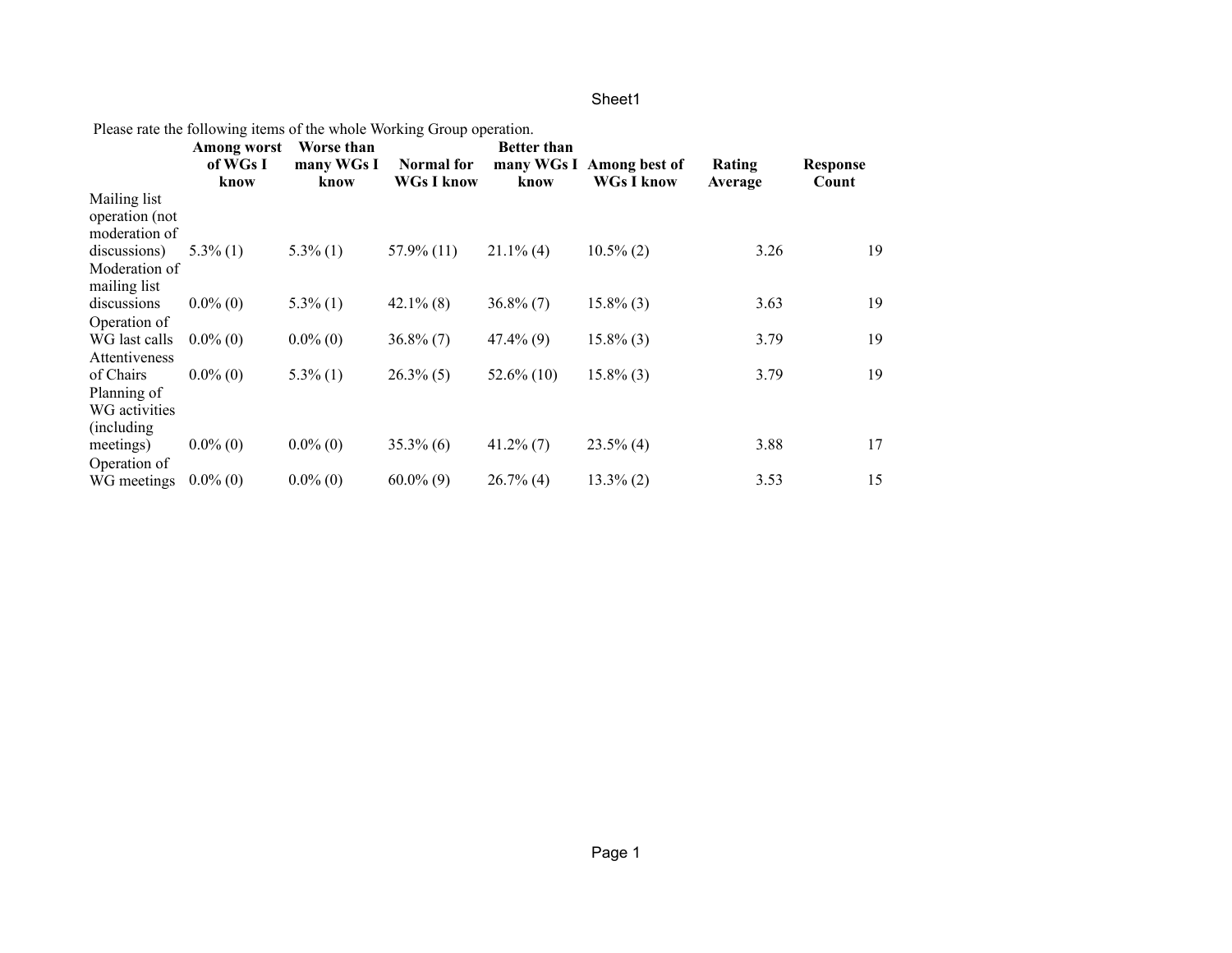| Please rate the following parameters of WG operation:                                   |                                  |                                  |                                 |                            |                                               |                   |                          |
|-----------------------------------------------------------------------------------------|----------------------------------|----------------------------------|---------------------------------|----------------------------|-----------------------------------------------|-------------------|--------------------------|
|                                                                                         | Among the<br>worst WGs I<br>know | Worse than<br>many WGs I<br>know | Normal for<br><b>WGs I know</b> | <b>Better than</b><br>know | many WGs I Among best of<br><b>WGs I know</b> | Rating<br>Average | <b>Response</b><br>Count |
| The WG has<br>only the right<br>work items in<br>its program<br>(i.e. nothing)          |                                  |                                  |                                 |                            |                                               |                   |                          |
| extra)<br>The WG has<br>all the right<br>work items in<br>its program<br>(i.e. nothing) | $0.0\%$ (0)                      | $5.3\%$ (1)                      | $57.9\%$ (11)                   | $31.6\%$ (6)               | $5.3\%$ (1)                                   | 3.37              | 19                       |
| missing)<br>The WG<br>makes<br>progress on its                                          | $0.0\%$ (0)                      | $11.1\%$ (2)                     | $44.4\%$ (8)                    | $33.3\%$ (6)               | $11.1\%$ (2)                                  | 3.44              | 18                       |
| work items<br>The WG<br>completes its<br>work items in<br>a reasonable                  | $0.0\%$ (0)                      | $15.8\%$ (3)                     | $57.9\%$ (11)                   | $10.5\%$ (2)               | $15.8\%$ (3)                                  | 3.26              | 19                       |
| time                                                                                    | $0.0\%$ (0)                      | $21.1\%$ (4)                     | $47.4\%$ (9)                    | $21.1\%$ (4)               | $10.5\%$ (2)                                  | 3.21              | 19                       |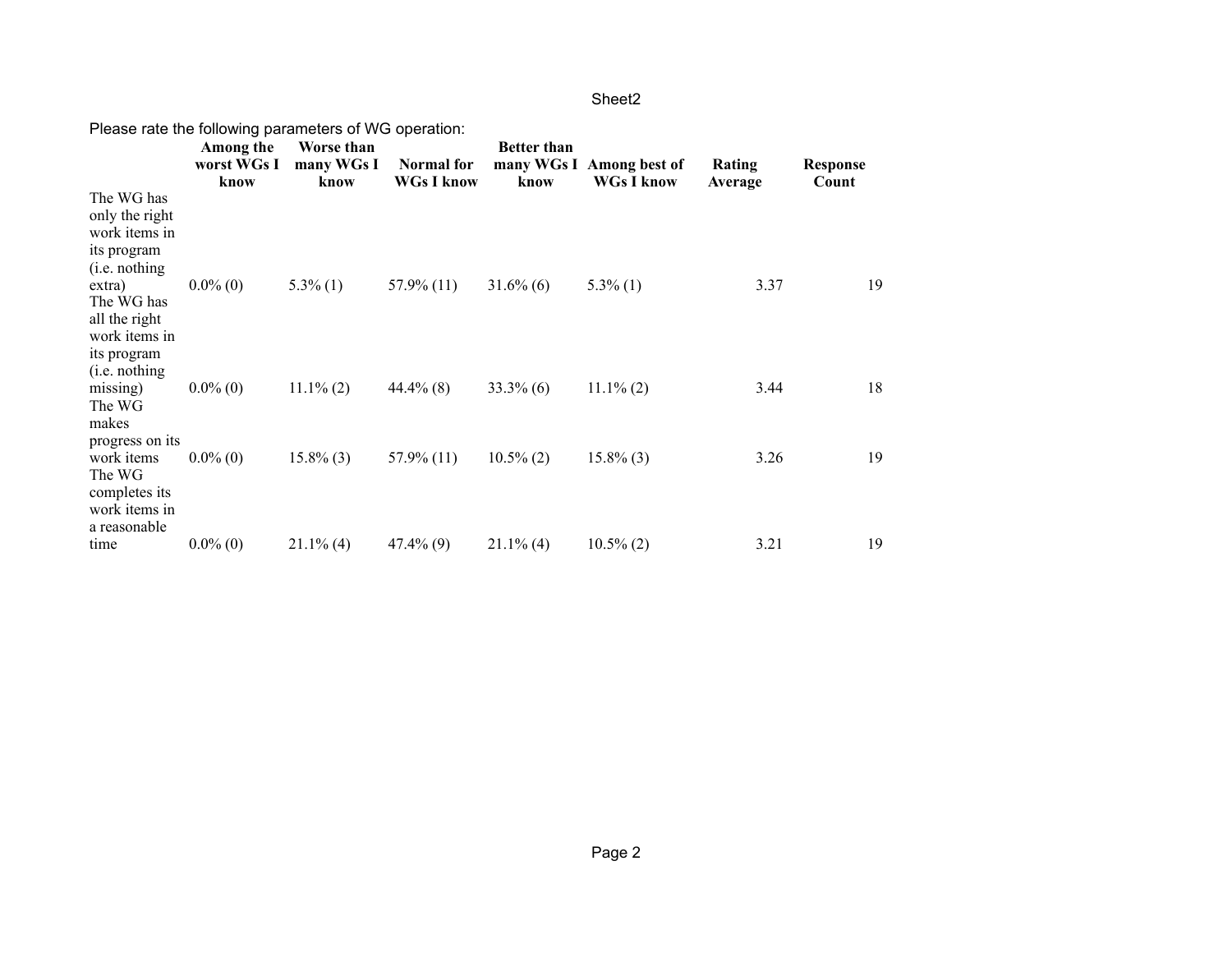| <u>r icasc rate co-chair Olaiur Gubritunusson in the ioliowing chiena.</u> |             |             |              |                    |                                                                       |         |                 |  |
|----------------------------------------------------------------------------|-------------|-------------|--------------|--------------------|-----------------------------------------------------------------------|---------|-----------------|--|
|                                                                            | Among the   | Worse than  | Ordinary     | <b>Better than</b> |                                                                       |         |                 |  |
|                                                                            |             |             |              |                    | worst chairs I many chairs I among chairs many chairs I Among best of | Rating  | <b>Response</b> |  |
|                                                                            | know        | know        | I know       | know               | chairs I know                                                         | Average | Count           |  |
| Moderation of                                                              |             |             |              |                    |                                                                       |         |                 |  |
| mailing list                                                               |             |             |              |                    |                                                                       |         |                 |  |
| discussions                                                                | $0.0\%$ (0) | $0.0\%$ (0) | $47.1\%$ (8) | $41.2\%$ (7)       | $11.8\%$ (2)                                                          | 3.65    | 17              |  |
| Operation of                                                               |             |             |              |                    |                                                                       |         |                 |  |
| WG last calls                                                              | $0.0\%$ (0) | $0.0\%$ (0) | $41.2\%$ (7) | $47.1\%$ (8)       | $11.8\%$ (2)                                                          | 3.71    | 17              |  |
| Attentiveness                                                              |             |             |              |                    |                                                                       |         |                 |  |
| as Chairs                                                                  | $0.0\%$ (0) | $0.0\%$ (0) | $25.0\%$ (4) | $56.3\%$ (9)       | $18.8\%$ (3)                                                          | 3.94    | 16              |  |
| Planning of                                                                |             |             |              |                    |                                                                       |         |                 |  |
| WG activities                                                              |             |             |              |                    |                                                                       |         |                 |  |
| (including)                                                                |             |             |              |                    |                                                                       |         |                 |  |
| meetings)                                                                  | $0.0\%$ (0) | $0.0\%$ (0) | $53.3\%$ (8) | $26.7\%$ (4)       | $20.0\%$ (3)                                                          | 3.67    | 15              |  |
| Operation of                                                               |             |             |              |                    |                                                                       |         |                 |  |
| WG meetings                                                                | $0.0\%$ (0) | $0.0\%$ (0) | $60.0\%$ (9) | $20.0\%$ (3)       | $20.0\%$ (3)                                                          | 3.6     | 15              |  |
| Clarity of                                                                 |             |             |              |                    |                                                                       |         |                 |  |
| personal views                                                             |             |             |              |                    |                                                                       |         |                 |  |
| vs. views-as-                                                              |             |             |              |                    |                                                                       |         |                 |  |
| Chair                                                                      | $0.0\%$ (0) | $0.0\%$ (0) | $25.0\%$ (4) | $50.0\%$ (8)       | $25.0\%$ (4)                                                          | 4       | 16              |  |

### Please rate co-Chair Ólafur Guðmundsson in the following criteria: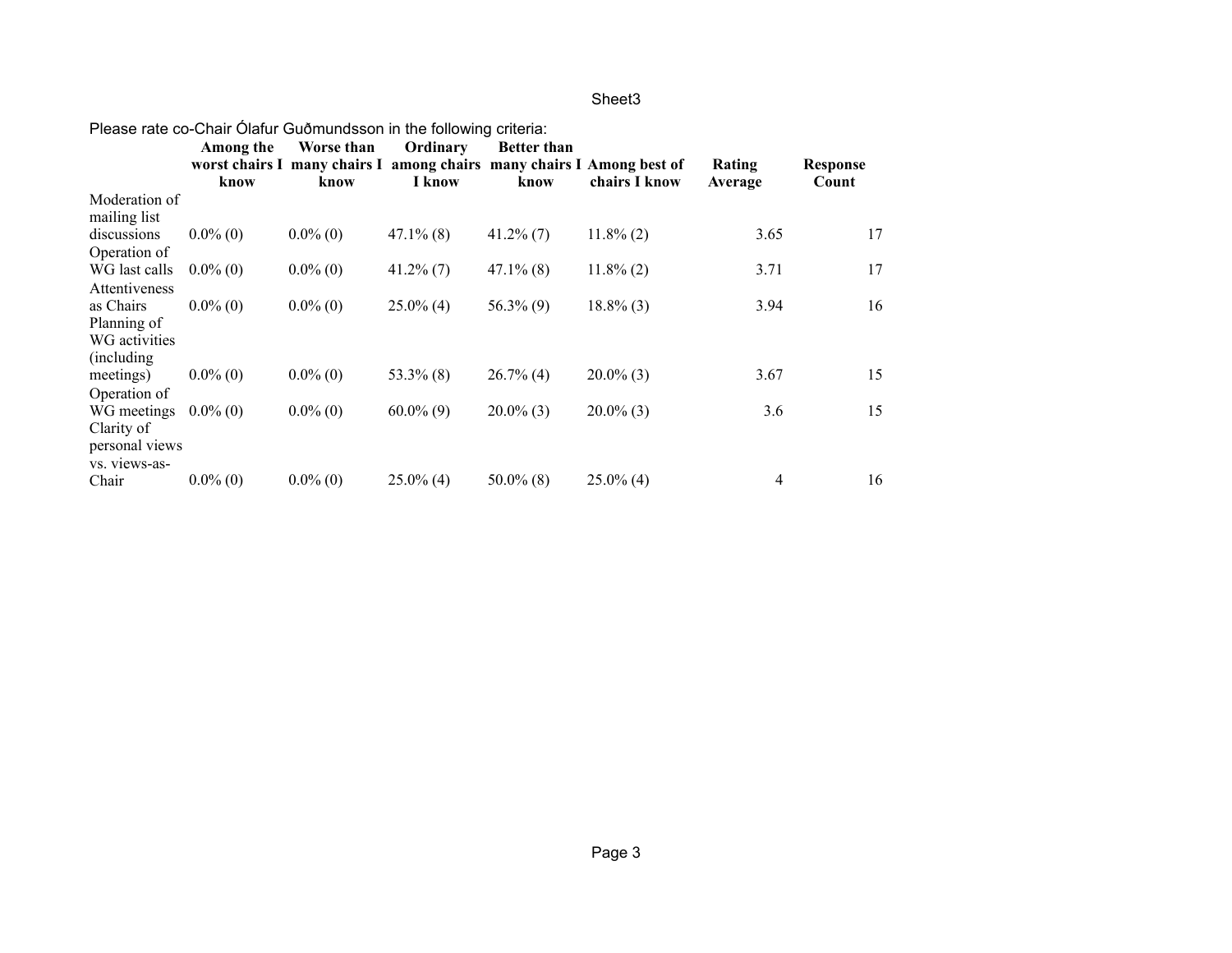|                | <u>r icasc rate co-chair Anurew Sullivan in the fullowing chiena.</u> |             |              |                    |                                                                       |         |                 |
|----------------|-----------------------------------------------------------------------|-------------|--------------|--------------------|-----------------------------------------------------------------------|---------|-----------------|
|                | Among the                                                             | Worse than  | Ordinary     | <b>Better than</b> |                                                                       |         |                 |
|                |                                                                       |             |              |                    | worst chairs I many chairs I among chairs many chairs I Among best of | Rating  | <b>Response</b> |
|                | know                                                                  | know        | I know       | know               | chairs I know                                                         | Average | Count           |
| Moderation of  |                                                                       |             |              |                    |                                                                       |         |                 |
| mailing list   |                                                                       |             |              |                    |                                                                       |         |                 |
| discussions    | $0.0\%$ (0)                                                           | $0.0\%$ (0) | $33.3\%$ (6) | $44.4\%$ (8)       | $22.2\%$ (4)                                                          | 3.89    | 18              |
| Operation of   |                                                                       |             |              |                    |                                                                       |         |                 |
| WG last calls  | $0.0\%$ (0)                                                           | $0.0\%$ (0) | $33.3\%$ (6) | $44.4\%$ (8)       | $22.2\%$ (4)                                                          | 3.89    | 18              |
| Attentiveness  |                                                                       |             |              |                    |                                                                       |         |                 |
| as Chairs      | $0.0\%$ (0)                                                           | $0.0\%$ (0) | $29.4\%$ (5) | $58.8\%$ (10)      | $11.8\%$ (2)                                                          | 3.82    | 17              |
| Planning of    |                                                                       |             |              |                    |                                                                       |         |                 |
| WG activities  |                                                                       |             |              |                    |                                                                       |         |                 |
| (including)    |                                                                       |             |              |                    |                                                                       |         |                 |
| meetings)      | $0.0\%$ (0)                                                           | $0.0\%$ (0) | $43.8\%$ (7) | $37.5\%$ (6)       | $18.8\%$ (3)                                                          | 3.75    | 16              |
| Operation of   |                                                                       |             |              |                    |                                                                       |         |                 |
| WG meetings    | $0.0\%$ (0)                                                           | $0.0\%$ (0) | $53.3\%$ (8) | $26.7\%$ (4)       | $20.0\%$ (3)                                                          | 3.67    | 15              |
| Clarity of     |                                                                       |             |              |                    |                                                                       |         |                 |
| personal views |                                                                       |             |              |                    |                                                                       |         |                 |
| vs. views-as-  |                                                                       |             |              |                    |                                                                       |         |                 |
| Chair          | $0.0\%$ (0)                                                           | $0.0\%$ (0) | $29.4\%$ (5) | $41.2\%$ (7)       | $29.4\%$ (5)                                                          | 4       | 17              |

#### Please rate co-Chair Andrew Sullivan in the following criteria: